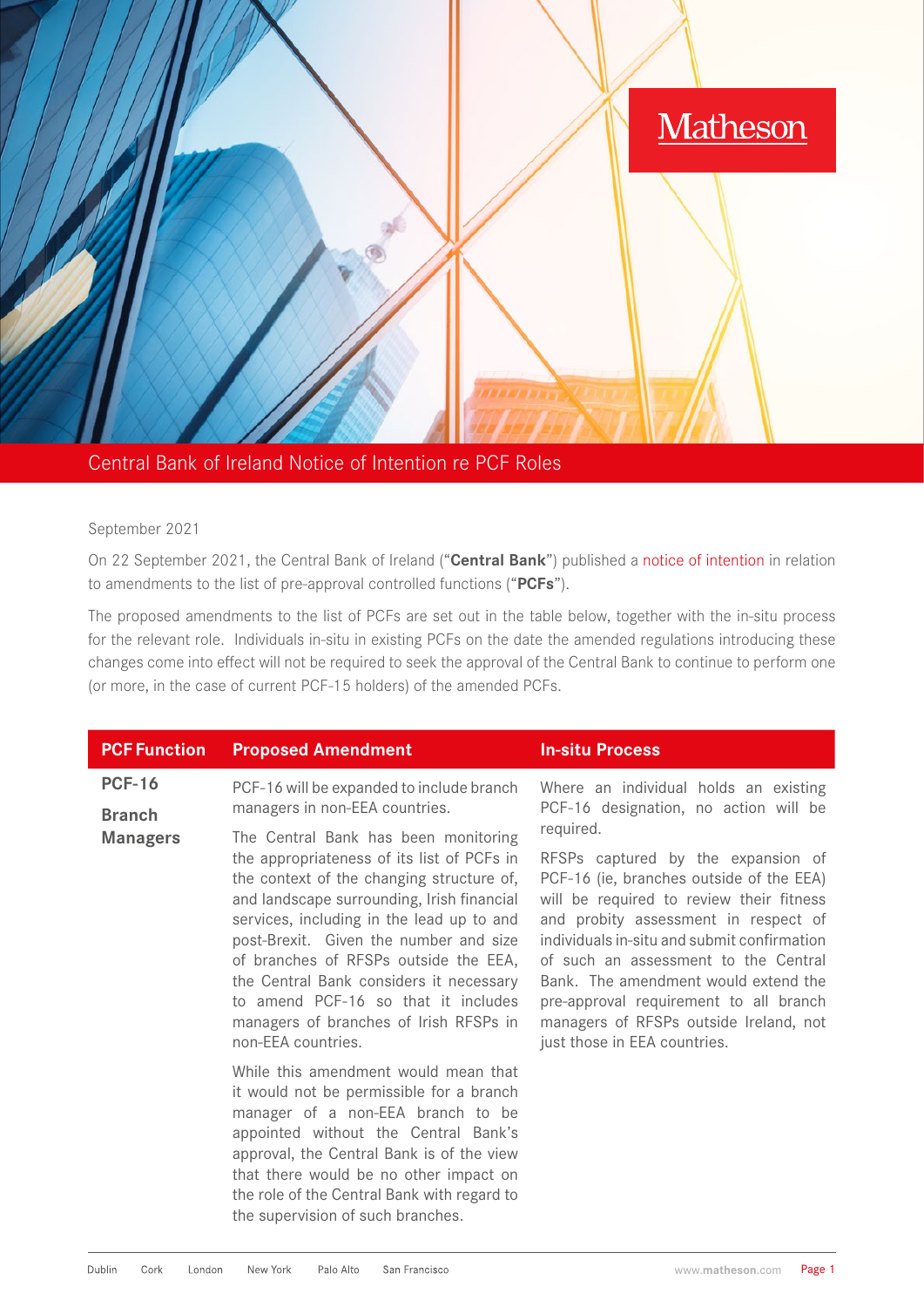| PCF-2<br>Non-<br><b>Executive</b><br><b>Directors</b>                                                                                                                                                  | The Central Bank proposes to split<br>PCF-2 to reflect the distinction between<br>non-executive directors (new PCF-2A) and<br>independent non-executive directors (new<br>PCF-2B).<br>This amendment is proposed with a view<br>to providing greater clarity and is based on<br>the Central Bank's view that independent<br>non-executive directors are an integral<br>component to the board of an RFSP and a<br>fundamental safeguard within the RFSP's<br>governance framework.                                                                                                                                                                                                           | All PCFs will be re-designated as<br>PCF-2A. RFSPs must notify the Central<br>individuals<br>which<br>Bank<br>must<br>be<br>designated as PCF-2B and must confirm<br>that they have undertaken the relevant<br>due diligence to assess independence.                                                                                                                                                                                                                                                                                                                                                                                                                                                                                                                                                                                                                         |
|--------------------------------------------------------------------------------------------------------------------------------------------------------------------------------------------------------|----------------------------------------------------------------------------------------------------------------------------------------------------------------------------------------------------------------------------------------------------------------------------------------------------------------------------------------------------------------------------------------------------------------------------------------------------------------------------------------------------------------------------------------------------------------------------------------------------------------------------------------------------------------------------------------------|------------------------------------------------------------------------------------------------------------------------------------------------------------------------------------------------------------------------------------------------------------------------------------------------------------------------------------------------------------------------------------------------------------------------------------------------------------------------------------------------------------------------------------------------------------------------------------------------------------------------------------------------------------------------------------------------------------------------------------------------------------------------------------------------------------------------------------------------------------------------------|
| <b>PCF-15</b><br><b>Head of</b><br><b>Compliance</b><br>with<br>responsibility<br>for Anti-<br><b>Money</b><br><b>Laundering</b><br>and Counter<br><b>Terrorist</b><br><b>Financing</b><br>Legislation | The Central Bank proposes to replace PCF-<br>15 with a dedicated role for Anti-Money<br>Laundering and Countering Terrorist<br>Financing by removing PCF-15 (Head of<br>Compliance with responsibility for Anti-<br>Money Laundering and Counter Terrorist<br>Financing Legislation) and introducing<br>PCF-52 - Head of Anti-Money Laundering<br>and Terrorist Financing.<br>This is based on the increasing importance<br>of the role of individuals with responsibility<br>for Anti-Money Laundering and Terrorist<br>Financing and the number of individuals<br>appointed to carry out this role in its own<br>right (as opposed to within the remit of<br>the Head of Compliance role). | No action will be required with respect to<br>individuals performing PCF-12 (Head of<br>Compliance).<br>All individuals performing PCF-15 will have<br>this designation end-dated. RFSPs must<br>notify the Central Bank of the appropriate<br>PCF designation(s) of the individual, that<br>is, either or both PCF-12 and PCF-52.<br>Where an RFSP designates a person<br>performing PCF-15 as PCF-52, the RFSP<br>must notify the Central Bank. In all other<br>cases, an RFSP should review its functions<br>and determine whether any would meet<br>the Head of Anti-Money Laundering and<br>Counter Terrorist Financing role. Where it<br>is determined by the RFSP that this role<br>does exist, the RFSP will be required to<br>review their assessment in respect of<br>individuals in-situ and submit confirmation<br>of such an assessment to the Central<br>Bank. |
| PCF-31 Head<br>of Investment                                                                                                                                                                           | The Central Bank proposes to remove PCF-<br>31 as it notes an element of duplication<br><b>PCF-30</b><br>(Chief<br>Investment<br>between<br>Officer) and PCF-31 (Head of Investment).                                                                                                                                                                                                                                                                                                                                                                                                                                                                                                        | No action required - all individuals who<br>are PCF-31 will automatically be re-<br>designated as a PCF-30.                                                                                                                                                                                                                                                                                                                                                                                                                                                                                                                                                                                                                                                                                                                                                                  |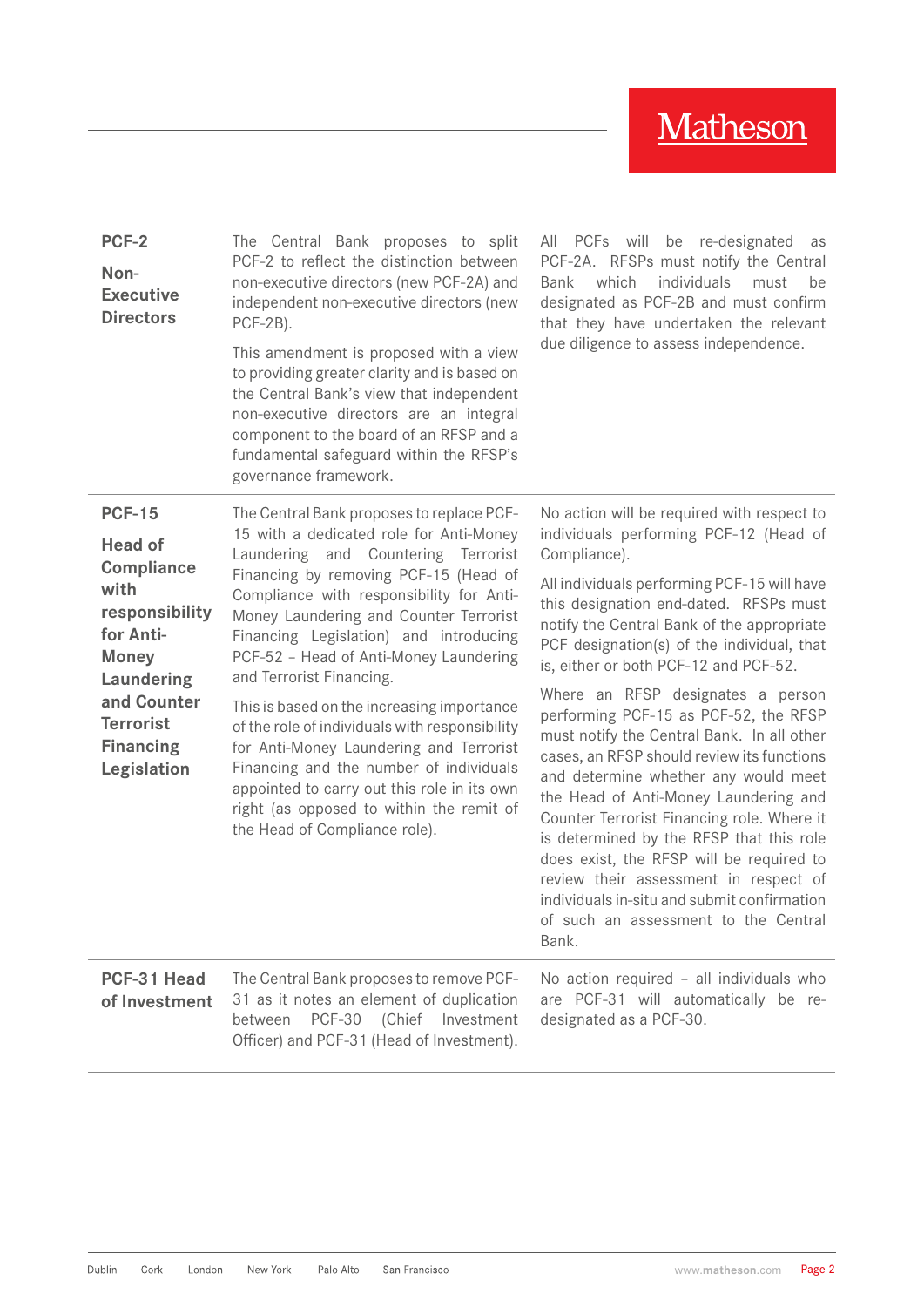The proposed amendments to the list of PCFs will be applicable to all Irish regulated financial service providers ("**RFSPs**") other than credit unions, save for the removal of PCF-31 Head of Investment, which will only be relevant for investment firms. The in-situ process will commence after the amended regulations come into effect and a period of six weeks will be provided to submit the in-situ confirmation. The full application process will apply to any new appointment to the amended PCFs after the amended regulations come into effect.

The Central Bank invites comments on its proposal by 20 October 2021.

*Please get in touch with your usual Asset Management and Investment Funds Department contact or any of the contacts listed in this publication should you require further information in relation to the material referred to in this briefing note.*

*Full details of the Asset Management and Investment Funds Department, together with further updates, articles and briefing notes written by members of the Asset Management and Investment Funds team, can be accessed at* [www.matheson.com](http://www.matheson.com).